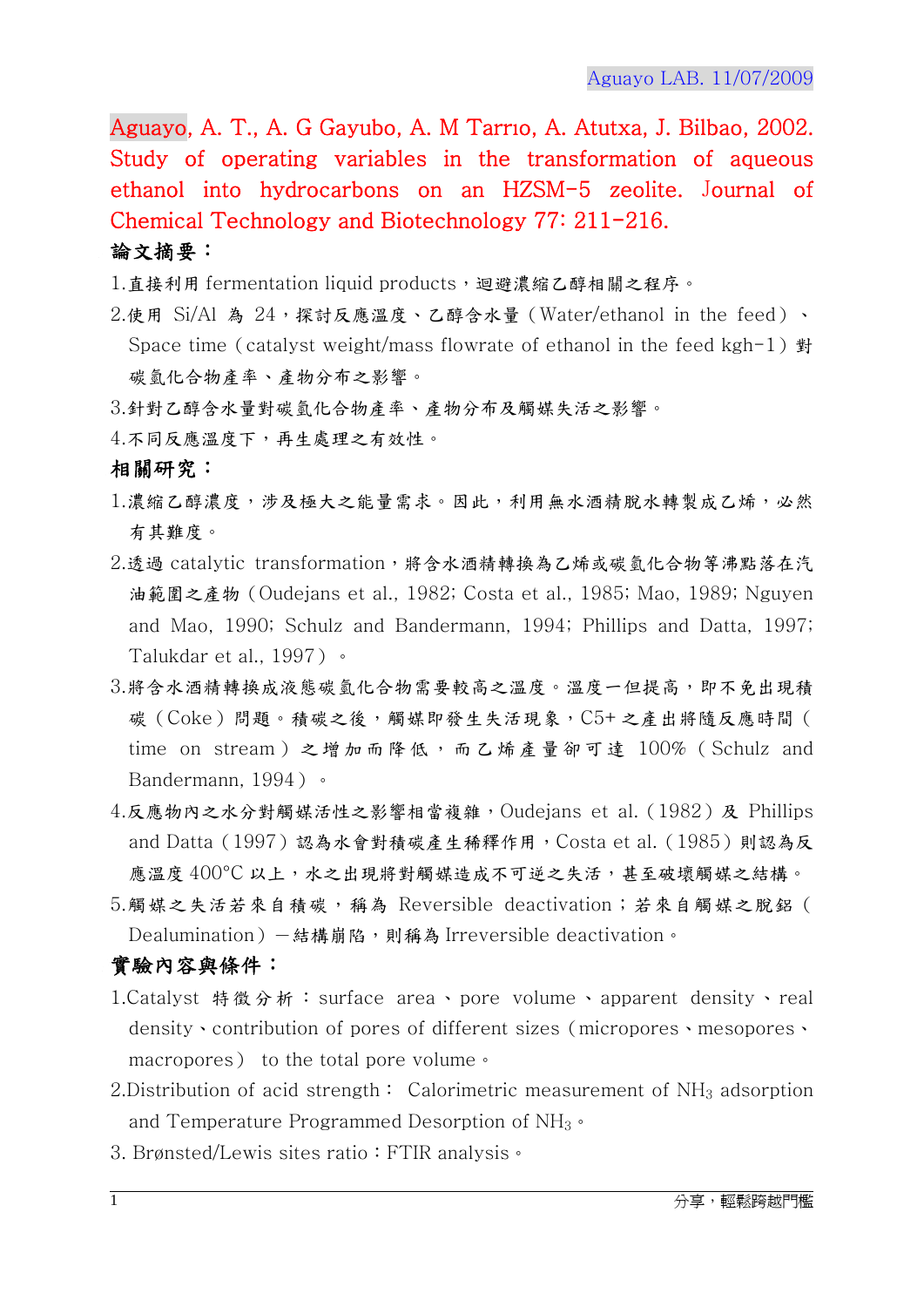- 4.Ethanol→hydrocarbon: 溫度 350°C、400°C、450°C、500°C;乙醇含水率  $0.045 \cdot 1.0 \cdot 3.0$ ; Space time  $\cdots$  0.194  $\cdots$ ;
- 5.再生:sweeping treatment with He at 550°C for 1 h $\rightarrow$ coke combustion with air at 550°C。

## 研究結果:

- 1. Catalyst 之酸結構→uniformly。
- 2.Brønsted/Lewis sites ratio = 3.4。
- 3.產物分佈與 time on stream 之關係(water/ethanol = 1.0、space time = 0.039  $\cdot$  450 °C ; water/ethanol = 0.045  $\cdot$  space time = 0.827  $\cdot$  450 °C ):
	- (1)產物分佈與 time on stream 之關係相似於 MTG process。惟 Ethene 係由 ethanol 脱水直接形成,只要溫度高於 300 °C, 即便 space time 很低, ethanol 幾乎可完全脫水成乙烯;此與 ethene 在 MTG process 之形成與角 色不同。在 ETG process,ethene 為反應物 (reactant), 在 MTG process 中, ethene 為 中間產物 (intermediate product)。
	- (2)Light olefin(propene 與 butenes)隨著 time on stream 之增加而增加至 最大值,而後又隨 time on stream 而下降。
	- (3) Gaseous paraffins ( $C_1-C_4$ ) 隨 time on stream 之增加而減少。
	- (4) Ethanol 脫水階段,只要依賴 weakly acid sites,因此不受 Coke 與觸媒失 活之影響;然後續階段,則需要高之酸強度。
- 4.Space time 對產物分佈之影響 (water/ethanol = 0.045、350 °C ; water/ethanol =  $0.045 \cdot 450$  °C ):
- (1)Space time 對產物分佈之影響與 MTG process 相似。
- (2)溫度對於 Olefins 與 C5+產率之影響低於 MTG process。
- 5.Water content 對產物分佈之影響(450 °C。water/ethanol = 0.045、1.0、3.0)
	- $(1)$ 增加進料之水含量,將減緩 hydrocarbons 之形成,並改變產物分布。除  $C_{5+}$ 及 C<sub>4-</sub> paraffin 受到影響外,gasous olefins (propene 及 butenes)產率將 增加,並以 ethene 最為明顯。
	- (2)適度溫度(350 °C)下,含水量有助於減緩因積碳而導致之觸媒失活現象; 溫度提高,不可逆之失活現象增加。
	- (3)於反應溫度 400°C 下,經過 10 個循環(每次 time on stream 約 5-6 小時) 與再生,觸媒活性尚可維持;然溫度提高到 500°C,經過 3 個循環, 觸媒活性 即明顯受到破壞。顯示;在反應溫度 400°C 下,於所探討之 space time 與 water content 範圍內,觸媒並沒有出現不可逆之失活現象;然當反應溫度提 高至 500°C ,即便使用很小之 space time,甚至進料不含水,也會出現不可